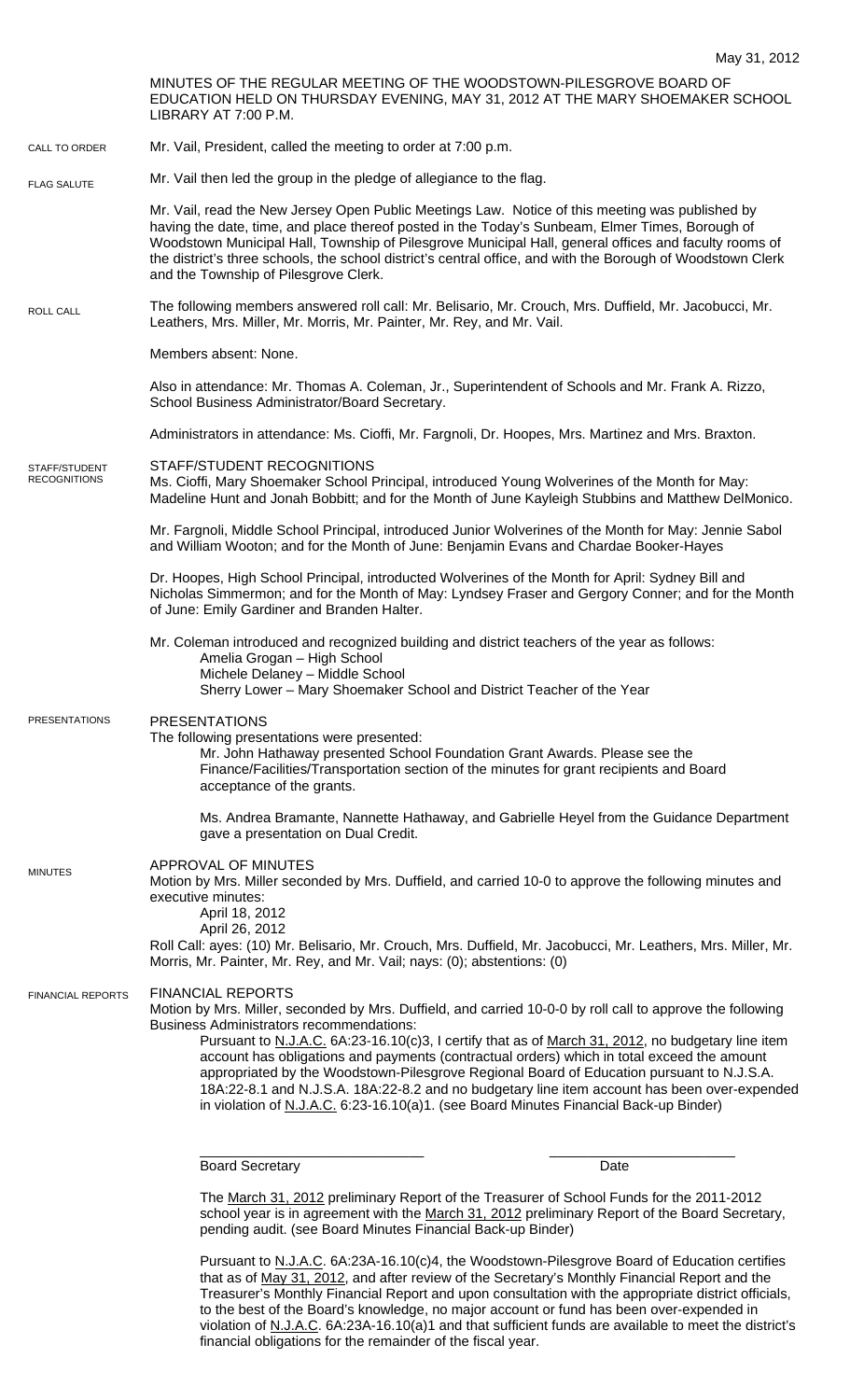Roll Call: ayes: (10) Mr. Belisario, Mr. Crouch, Mrs. Duffield, Mr. Jacobucci, Mr. Leathers, Mrs. Miller, Mr. Morris, Mr. Painter, Mr. Rey, and Mr. Vail; nays: (0); abstentions: (0)

Motion by Mrs. Miller, seconded by Mr. Painter, and carried 10-0 to approve the transfer of funds as previously approved by the Superintendent pursuant to 18A:22-8.1 for the month of March 2012. (see Board Minutes Financial Back-up Binder)

Motion by Mrs. Miller, seconded by Mrs. Duffield, and carried 10-0-0 by roll call to approve the EFT's for March 2012, additional hand check payments for March 2012 and payment list for the month of May 2012. (see Board Minutes Financial Back-up Binder)

Roll Call: ayes: (10) Mr. Belisario, Mr. Crouch, Mrs. Duffield, Mr. Jacobucci, Mr. Leathers, Mrs. Miller, Mr. Morris, Mr. Painter, Mr. Rey, and Mr. Vail; nays: (0); abstentions: (0)

Motion by Mr. Rey, seconded by Mrs. Miller, and carried 10-0 to accept the following reports: (see Board Minutes Financial Back-up Binder):

Student Activities Account and Athletic Account for the month of April 2012 Scholarships for the month of April 2012 Odyssey of the Mind for the month of April 2012 Cafeteria report for the month of March 2012

Motion by Mrs. Duffield, seconded by Mr. Rey, and carried 8-0 (voting not applicable to sending district representatives) to accept the Woodstown Community School report for the month of April 2012. (see Board Minutes Financial Back-up Binder)

AUDIENCE PARTICIPATION – None

EDUCATIONAL PROGRAMS COMMITTEE The Board reviewed the May 17, 2012 Educational Programs Committee Report submitted by Mrs. Miller. The following recommendations were acted upon:

Motion by Mrs. Miller, seconded by Mr. Jacobucci, and carried 10-0 to approve the following: High School field trips. (see page \_\_\_)

Home Instruction approvals for the following student:

Local ID #142194 (NJSmart #6812450301) – medical Local ID #142344 (NJSmart #8549931845) – administrative request

2012-2013 NJSIAA membership resolution and payment of dues.

Acceptance of district Harassment, Intimidation and Bullying report dated May 2012, and to provide notification letters as required to the parents/guardians advising that this information has been provided to the Board of Education.

2012-2013 proposed school calendar.

High School's 2012-2013 Student Handbook.

Motion by Mrs. Miller, seconded by Mr. Jacobucci, and carried 8-0 (voting not applicable to sending district representatives) to approve the following: Middle School and Shoemaker School Field Trips (see page \_\_\_)

Middle School's 2012-2013 Student Handbook.

POLICY COMMITTEE – The Board reviewed the May 15, 2012 Policy Committee Report submitted by Mr. Leathers. The following recommendations were acted upon: POLICY COMMITTEE

> Motion by Mr. Leathers, seconded by Mrs. Miller, and carried 10-0-0 by roll call to adopt the following policies for second reading:

Policy #1330 – Use of School Facilitites (revision)

Policies #4111 and #4211 – Recruitment, Selection and Hiring (revision)

Policy #9125 – Treasurer of School Moneys (revision)

Policy #9270 – Conflict of Interest (revision)

Roll Call: ayes: (10) Mr. Belisario, Mr. Crouch, Mrs. Duffield, Mr. Jacobucci, Mr. Leathers, Mrs. Miller, Mr. Morris, Mr. Painter, Mr. Rey, and Mr. Vail; nays: (0); abstentions: (0)

PERSONNEL COMMITTEE – The Board reviewed the May 17, 2012 Personnel Committee Report submitted by Committee Chairperson, Mr. Rey. The following recommendations were acted upon: PERSONNEL **COMMITTEE** 

> Motion by Mr. Rey, seconded by Mr. Leathers, and carried 10-0-0 by roll call to appoint Pamela Crinite as Child Study Team Secretary effective July 1, 2012 through June 30, 2013, at Step 10, 12 months, at a salary of \$41,565.00. Roll Call: ayes: (10) Mr. Belisario, Mr. Crouch, Mrs. Duffield, Mr. Jacobucci, Mr. Leathers, Mrs. Miller, Mr. Morris, Mr. Painter, Mr. Rey, and Mr. Vail; nays: (0); abstentions: (0)

Motion by Mr. Rey, seconded by Mr. Leathers, and carried 10-0-0 by roll call to approve the following: Extension of medical leave of absence for Kim Micale, High School English Teacher, for twelve weeks following surgery of March 26, 2012, taking her through the end of the 2011-2012 school year. (Note: Initial medical leave was Board approved at the December 22, 2011 meeting.)

AUDIENCE **PARTICIPATION** 

EDUCATIONAL PROGRAMS **COMMITTEE**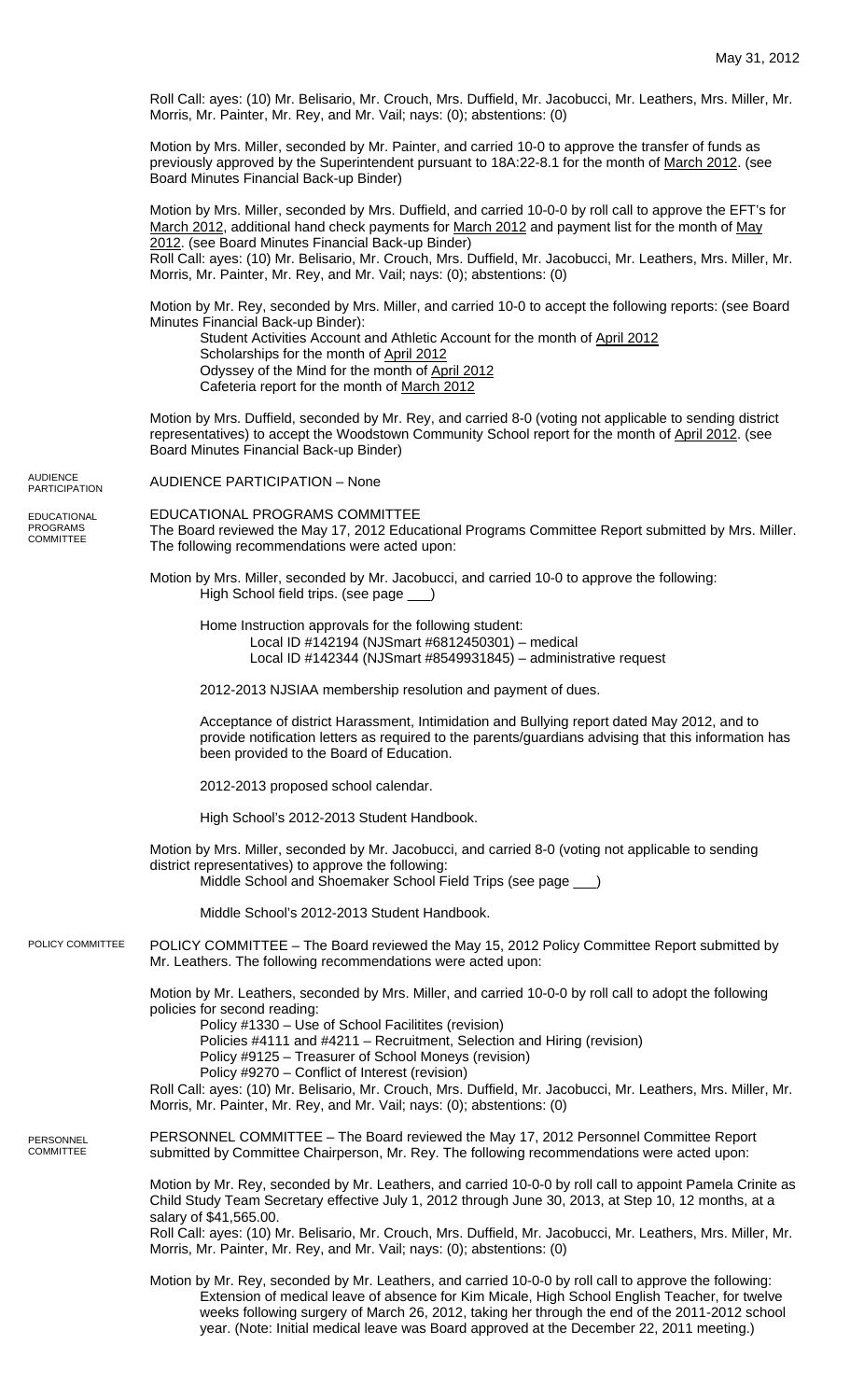High School volunteers (see page \_\_\_)

Summer workers as follows:

 High School office workers for 6 hours per day at the rate of \$8.00 per hour as follows: Andrea Wentzell beginning July 2, 2012 through August 10, 2012 Kathy Parks beginning July 16, 2012 through August 24, 2012

Building & Grounds Department workers beginning July 9, 2012 through August 17, 2012. Compensation shall be for 6 hours per day at the rate of \$7.25 per hour. (see page  $\Box$ )

Building & Grounds Department workers beginning July 9, 2012 through August 17,

- 2012. Compensation shall be for 6 hours per day as follows:
	- Paint Crew Foreman Peter Mazzagatti at \$12.00 per hour
	- Paint Crew Worker John Jones at \$8.00 per hour Grounds Crew Worker – John LeMaire at \$8.00 per hour, effective June 4, 2012

Summer nursing, summer nursing clerical, and summer ag hours for the summer of 2012. (see page

Appointment of personnel to high school extra-duty positions for the 2012-2013 school year. (see page \_\_\_)

Appointment of personnel to extra-duty athletic positions for the 2012-2013 school year. (see page

Professional Development Request as follows:

Patricia Braxton to attend Lego Mindstorms Programming for Absolute Beginners at Rowan University on June 25-27, 2012. (see page \_\_\_)

Roll Call: ayes: (10) Mr. Belisario, Mr. Crouch, Mrs. Duffield, Mr. Jacobucci, Mr. Leathers, Mrs. Miller, Mr. Morris, Mr. Painter, Mr. Rey, and Mr. Vail; nays: (0); abstentions: (0)

Motion by Mr. Rey, seconded by Mr. Leathers, and carried 8-0 to approve the following: Middle School and Shoemaker School volunteers. (see page \_\_\_)

 Summer office workers to be paid 6 hours per day at a rate of \$8.00 per hour as follows: Middle School – Karen Lindenmuth beginning July 9, 2012 through August 17, 2012 Shoemaker School – Christine Serwan beginning July 2, 2012 through August 10, 2012

Appointment of personnel to middle school extra-duty positions for the 2012-2013 school year. (see page \_\_\_)

FINANCE/FACILITIES TRANSPORTATION COMMITTEE The Board reviewed the May 15, 2012 Finance /Facilities/ Transportation Committee Report submitted by Committee Chairperson, Mrs. Duffield. The following recommendations were acted upon: FINANCE/FACILITIES / TRANSPORTATION COMMITTEE

> Motion by Mrs. Duffield, seconded by Mr. Rey, and carried 9-0-1 by roll call to approve the following: Apply for the Preliminary FY13 Perkins Secondary Grant in the amount of \$12,854.

Education, Inc., to provide educational services to high school student #7531879682 during the 2011-2012 school year at \$44.00 per hour.

Hampton Behavioral Health Center to provide education services to high school student #3476788469 during the 2011-2012 school year at \$40.00 per hour.

Joint purchasing agreement with Alloway Township School District for milk, juice, dairy, ice cream and baked goods for the 2012-2013 school year.

Joint purchasing agreement with Pittsgrove Township Board of Education for paper, office/school materials and supplies for the 2012-2013 school year.

Joint purchasing agreement with Pittsgrove Township Board of Education for natural gas beginning January 2012 through December 2012.

Requisition for Taxes for the 2012-2013 school year and attached resolutions.

Set Non-Resident Children of Full-Time Staff Members tuition fee at \$5,634 for the 2012-2013 school year as per policy #5118.

Revise the 2011-2012 Non-Resident Children of Full-Time Staff Members tuition fee from \$5,730 to \$5,618 due to tax levy decrease.

Salem County Vocational Technical Schools Host Site Academy Partnership Agreement for the 2012-2013 school year.

Salem County Special Services School District Itinerant/Shared Services Agreement for onsite therapeutic intervention for the 2012-2013 school year.

Establishment of the "Judy Morgan Entrepreneurial Spirit Scholarship".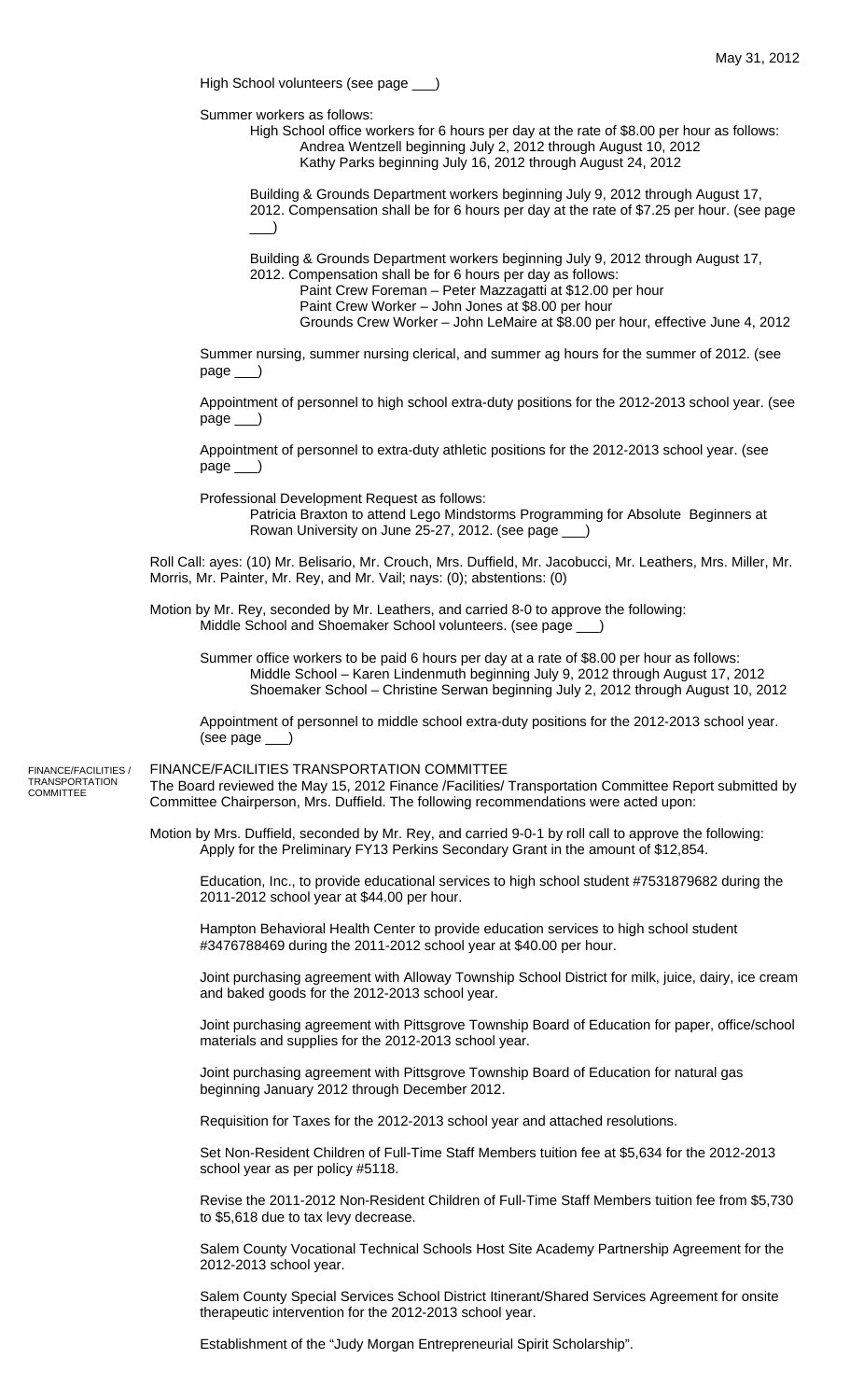Placement of two additional high school students at the Salem County Special Services School District Alternative High School at \$17,687.00 per student, to be prorated, for the remainder of the 2011-2012 school year as follows:

 Student #6784417589 beginning April 11, 2012 Student #7604011960 beginning April 18, 2012

Woodstown-Pilesgrove School Foundation grant awards to the Woodstown High School as follows:

Melissa Cifaloglio in the amount of \$1,000 for 5 Singer sewing machines. Lori Raggio in the amount of \$950 for display materials for presenting student art work.

Additional hours for summer 2012 for Carol Bowling, Transportation Coordinator, on an as needed basis, not to exceed \$2,500.

Fire/Security Drills performed at the high/middle school for the month of April 2012. (attachment)

Gloucester County Special Services School District Choice School Program participation agreement for the 2012-2013 school year.

Gloucester County Special Services School District Aid-in-Lieu participation agreement for the 2012-2013 school year.

Sterling High School Shared Service Agreement.

Report of the Woodstown High/Middle School Bus Emergency Evacuation Drill held on April 24, 2012.

Addendum to high/middle school transportation route SP1 for the addition of one bus aide in the PM only beginning April 23, 2012 through the end of the 2011-2012 school year at a per diem of \$17.50.

Roll Call: ayes: (9) Mr. Belisario, Mr. Crouch, Mrs. Duffield, Mr. Jacobucci, Mr. Leathers, Mrs. Miller, Mr. Painter, Mr. Rey, and Mr. Vail; nays: (0); abstentions: (1) Mr. Morris abstained on the joint purchasing agreement with Alloway only.

Motion by Mrs. Duffield, seconded by Mrs. Miller, and carried 8-0-0 by roll call (voting not applicable to sending district representatives) to approve the following:

Woodstown-Pilesgrove School Foundation grant awards to the Mary Shoemaker School as follows:

Allison Barnes, Charlene Grubb and Kathryn Luciano in the amount of \$1,200 for a mobile document camera and projector.

Martha Champigny, Beth Neiderman and Jamie Morgan in the amount of \$1,500 for books to serve as summer reading material (the "Baggie Books" program).

Susan Chapman-Kankowski in the amount of \$1,975 for an Epson document camera and mounted projector.

Woodstown-Pilesgrove School Foundation grant awards to the Woodstown Middle School as follows:

 Shelly Cortes in the amount of \$1,500 for grade 5 reading materials. Joan Barbagiovanni in the amount of \$3,500 for grade 6 through 8 reading materials Jeffrey Allen in the amount of \$3,235 for 30 T1-84 Plus E-Z spot calculators. Heather Vinciguerra in the amount of \$1,040 for a Lego robotics program. Mauricio Castro in the amount of \$2,500 for a Smart Board and projector.

Fire/Security Drills performed at the Mary S. Shoemaker School for the month of April 2012.

Requesting approval from County Superintendent to transfer additional funds to the Capital Outlay account for the Mary S. Shoemaker roof replacement project in the amount of \$41,000.00.

Report of the Mary Shoemaker School Bus Emergency Evacuation Drill held on April 20, 2012

Addendum to Mary Shoemaker route S-7 for the addition of one bus aide beginning May 3, 2012 through the end of the 2011-2012 school year at a per diem of \$39.00.

Roll Call: ayes: (8) Mr. Crouch, Mrs. Duffield, Mr. Jacobucci, Mr. Leathers, Mrs. Miller, Mr. Painter, Mr. Rey, and Mr. Vail; nays: (0); abstentions: (0)

## OLD BUSINESS – None OLD BUSINESS

NEW BUSINESS NEW BUSINESS

Motion by Mrs. Miller, seconded by Mr. Jacobucci, and carried 9-1-0 to approve McManimon & Scotland, L.L.C. as the school district's Bond Council effective June 1, 2012. Compensation shall be at a rate of \$195.00 per hour, with a maximum not to exceed \$17,500 for a successful referendum and \$2,000 for an unsuccessful referendum.

Roll Call: ayes: (9) Mr. Belisario, Mr. Crouch, Mrs. Duffield, Mr. Jacobucci, Mr. Leathers, Mrs. Miller, Mr. Morris, Mr. Rey, and Mr. Vail; nays: (1) Mr. Painter; abstentions: (0)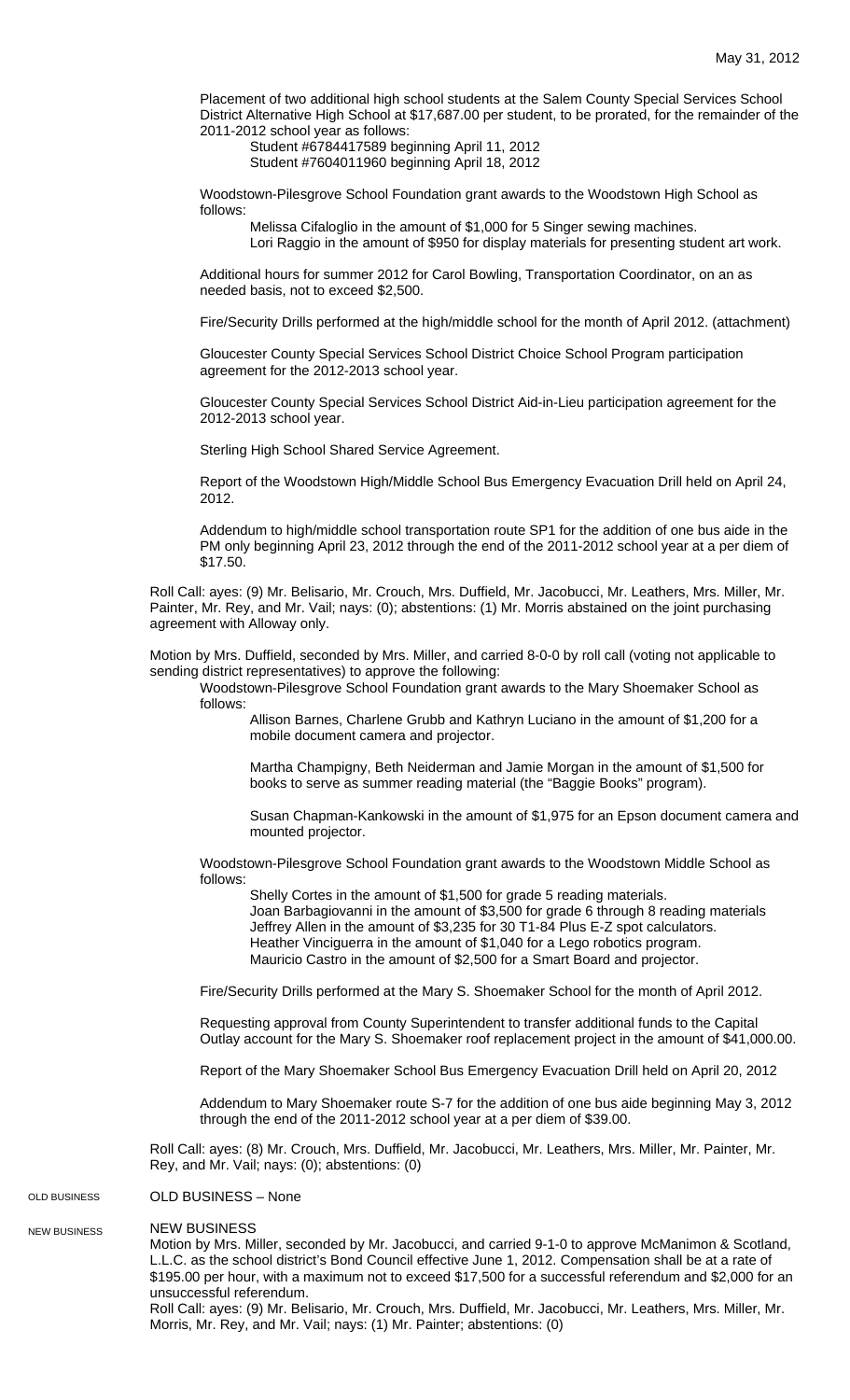Motion by Mrs. Miller, seconded by Mr. Rey, and carried 8-2-0 to authorize Garrison Architects to amend the long range facility plan to incorporate the Early Childhood Learning Center on East Lake Road on behalf of the Woodstown-Pilesgrove Regional School District Board of Education. Roll Call: ayes: (8) Mr. Belisario, Mrs. Duffield, Mr. Jacobucci, Mr. Leathers, Mrs. Miller, Mr. Morris, Mr. Rey, and Mr. Vail; nays: (2) Mr. Crouch and Mr. Painter; abstentions: (0)

Motion by Mrs. Miller, seconded by Mr. Jacobucci, and carried 8-2-0 to authorize Garrison Architects to submit the Early Childhood Learning Center project to the New Jersey Department of Education on behalf of the Woodstown-Pilesgrove Regional School District Board of Education as an "Other Capital Project" with no State aid.

Roll Call: ayes: (8) Mr. Belisario, Mrs. Duffield, Mr. Jacobucci, Mr. Leathers, Mrs. Miller, Mr. Morris, Mr. Rey, and Mr. Vail; nays: (2) Mr. Crouch and Mr. Painter; abstentions: (0)

## Motion by Mrs. Miller, seconded by Mr. Leathers, and carried 7-3-0 to approve the following resolution: **RESOLUTION AUTHORIZING SUBMISSION OF A BOND PROPOSAL AT THE ANNUAL SCHOOL ELECTION ON NOVEMBER 6, 2012 BY THE BOARD OF EDUCATION OF THE WOODSTOWN-PILESGROVE REGIONAL SCHOOL DISTRICT IN THE COUNTY OF SALEM AND OTHER MATTERS RELATED THERETO**

 Whereas, the Board of Education of the Woodstown-Pilesgrove Regional School District in the County of Salem, New Jersey (the "Board" when referring to the governing body, and the "School District" when referring to the territorial boundaries and the legal entity governed by the Board) is authorized to undertake renovations, improvements, and construction of new facilities as well as purchase the associated equipment and furniture necessary to provide a thorough and efficient education to the students of the School District; and

 Whereas, the Board has conducted a thorough study of its facilities and equipment and has compared this information with student enrollment projections and other demographic information as it relates to the School District; and

 Whereas, the Board now wishes to submit a bond proposal to the voters of the School District for the purpose of constructing an early childhood learning center on East Lake Road located in the Township of Pilesgrove as well as additions and renovations to the Woodstown High School/Middle School (collectively, the "Project") at the November 6, 2012 annual school election in order to request that the voters of the School District authorize the issuance of bonds; and

 Whereas, as a result of such study, the Board wants to authorize the preparation and submission of a school facilities project to the New Jersey Department of Education, Office of School Facilities for the approval of the Project;

 Now Therefore Be It Resolved by the Board of Education of the Woodstown-Pilesgrove Regional School District in the County of Salem, New Jersey as follows:

Section 1. That at the annual school election on November 6, 2012, the Board will submit a bond proposal to finance the Project.

Section 2. That the Board Secretary is authorized to notify the Salem County Clerk, the Salem County Board of Elections, and the Clerks of the Borough of Woodstown and the Township of Pilesgrove (the "Constituent Municipalities") about the submission of a bond proposal at the next annual school election.

Section 3. That the Board hereby authorizes the Superintendent of Schools, School Business Administrator/Board Secretary, Architect, and Bond Counsel to submit a school facilities project application to the Department, pursuant to the requirements of *N.J.A.C*. 6A:26-3.1 *et seq.*, in order to determine the preliminary and final eligible costs under the *Educational Facilities Construction and Financing Act* so that language and amount of bonds to be authorized can be finalized for the bond proposal.

Section 4. That the Board hereby approves the conceptual schematic drawings of the various capital improvements to be undertaken at the various schools by the referendum and hereby authorizes the submission of such schematic drawings to the appropriate Planning Boards of the Constituent Municipalities for its review and comment, pursuant to *N.J.S.A.* 40:55D.

Section 5. That the School Business Administrator/Board Secretary provide a certified copy of this resolution to the Salem County Clerk, the Salem County Board of Elections, the Clerks of the Constituent Municipalities, and the Executive County Superintendent for the County of Salem, as soon as practical after the adoption of this resolution.

This resolution shall take effect immediately.

(Upon the advice of counsel, the resolution was passed without a specific monetary amount indicated. Several Board members expressed concern about moving on the motion without a referendum amount.)

Roll Call: ayes: (7) Mr. Belisario, Mr. Jacobucci, Mr. Leathers, Mrs. Miller, Mr. Morris, Mr. Rey, and Mr. Vail; nays: (3) Mr. Crouch, Mrs. Duffield and Mr. Painter; abstentions: (0)

## OTHER REPORTS

OTHER REPORTS

The following verbal reports were given:

Mr. Vail, President thanked Mr. Belisario for his service to the district and informed the Board that Mrs. Ronny Merriel would being filling the Upper Pittsgrove seat. Mr. Vail also discussed the 2012 Labor Management Conference.

Mr. Coleman informed the Board of the following:

• Update on the status on the time capsule.